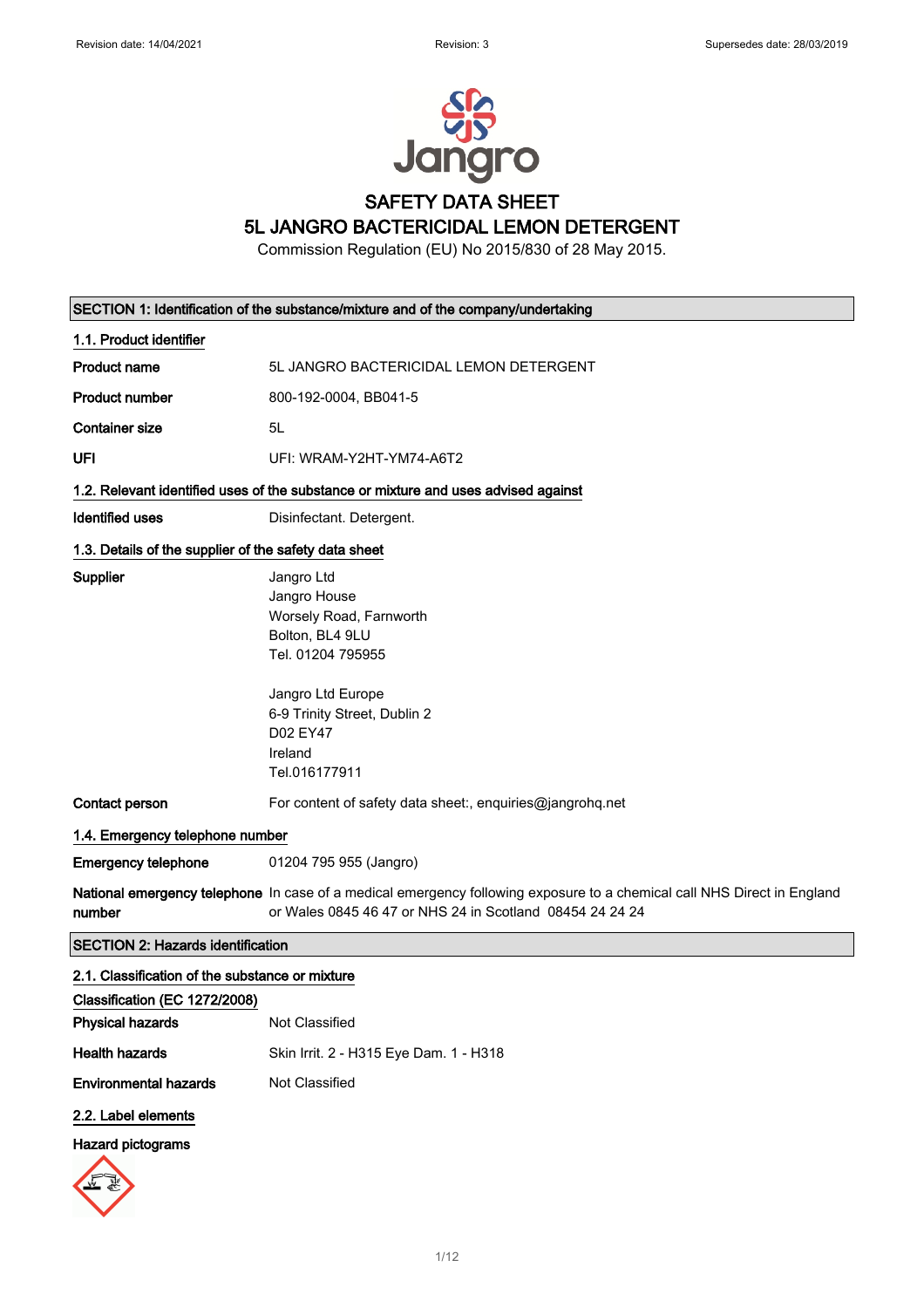| Signal word                     | Danger                                                                                                                                                                                                                                                                                                                                                                                                                                                     |
|---------------------------------|------------------------------------------------------------------------------------------------------------------------------------------------------------------------------------------------------------------------------------------------------------------------------------------------------------------------------------------------------------------------------------------------------------------------------------------------------------|
| <b>Hazard statements</b>        | H315 Causes skin irritation.<br>H318 Causes serious eye damage.                                                                                                                                                                                                                                                                                                                                                                                            |
| <b>Precautionary statements</b> | P302+P352 IF ON SKIN: Wash with plenty of water.<br>P305+P351+P338 IF IN EYES: Rinse cautiously with water for several minutes. Remove<br>contact lenses, if present and easy to do. Continue rinsing.<br>P332+P313 If skin irritation occurs: Get medical advice/attention.<br>P362+P364 Take off contaminated clothing and wash it before reuse.<br>P337+P313 If eye irritation persists: Get medical advice/ attention.<br>P280 Wear protective gloves. |
| Contains                        | QUATERNARY AMMONIUM COMPOUNDS, BENZYL-C12-16-ALKYLDIMETHYL,<br>CHLORIDES, ALCOHOLS, C12-14, ETHOXYLATED, COCONUT DIETHANOLAMIDE                                                                                                                                                                                                                                                                                                                            |
| <b>Biocide Labelling</b>        | This product contains substances with biocidal properties., Contains active substance: Alkyl<br>(C12-16) dimethylbenzyl ammonium chloride (ADBAC/BKC (C12-16)), 4g/100g                                                                                                                                                                                                                                                                                    |
| Detergent labelling             | < 5% disinfectants, < 5% non-ionic surfactants, < 5% perfumes, Contains d-LIMONENE                                                                                                                                                                                                                                                                                                                                                                         |
| statements                      | <b>Supplementary precautionary</b> P264 Wash contaminated skin thoroughly after handling.                                                                                                                                                                                                                                                                                                                                                                  |

### 2.3. Other hazards

This product does not contain any substances classified as PBT or vPvB.

# SECTION 3: Composition/information on ingredients

# 3.2. Mixtures QUATERNARY AMMONIUM COMPOUNDS, BENZYL-C12- 16-ALKYLDIMETHYL, CHLORIDES 1-5% CAS number: 68424-85-1 EC number: 270-325-2 M factor (Acute) = 1 Classification Acute Tox. 4 - H302 Acute Tox. 4 - H312 Skin Corr. 1B - H314 Eye Dam. 1 - H318 Aquatic Acute 1 - H400 ALCOHOLS, C12-14, ETHOXYLATED 120 AND 120 AND 120 AND 120 AND 130 AND 130 AND 130 AND 130 AND 130 AND 130 AND CAS number: 68439-50-9 EC number: 500-213-3 REACH registration number: 01- 2119487984-16-XXXX M factor (Acute) = 1 Classification Eye Dam. 1 - H318 Aquatic Acute 1 - H400 Aquatic Chronic 3 - H412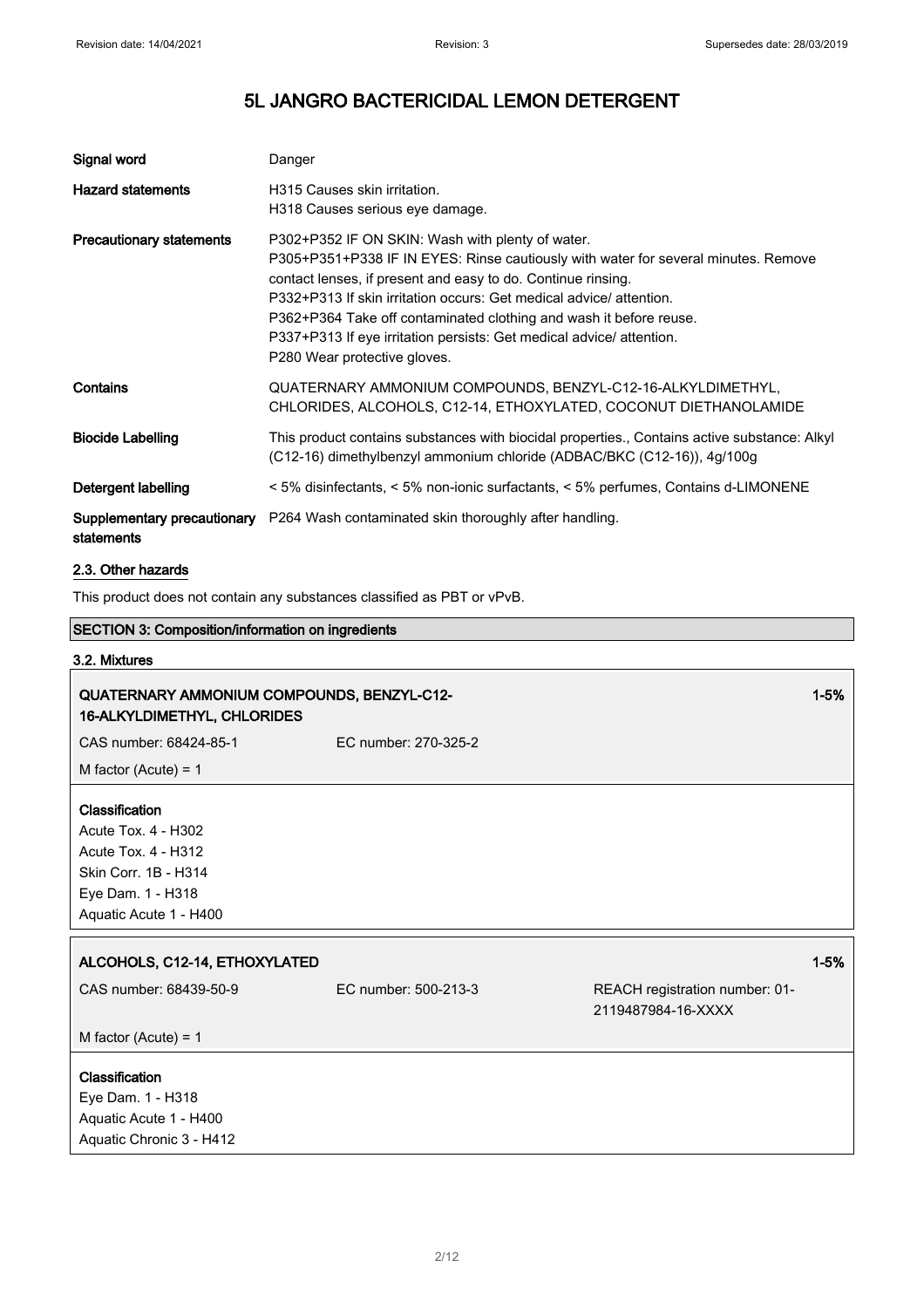| <b>COCONUT DIETHANOLAMIDE</b>                                                           | $1 - 5%$                                                                                                                                                                                                                                                                     |  |
|-----------------------------------------------------------------------------------------|------------------------------------------------------------------------------------------------------------------------------------------------------------------------------------------------------------------------------------------------------------------------------|--|
| CAS number: 68603-42-9                                                                  | EC number: 931-329-6                                                                                                                                                                                                                                                         |  |
| Classification<br>Skin Irrit. 2 - H315<br>Eye Dam. 1 - H318<br>Aquatic Chronic 2 - H411 | Classification (67/548/EEC or 1999/45/EC)<br>Xi;R38,R41.                                                                                                                                                                                                                     |  |
|                                                                                         | The Full Text for all R-Phrases and Hazard Statements are Displayed in Section 16.                                                                                                                                                                                           |  |
| <b>SECTION 4: First aid measures</b>                                                    |                                                                                                                                                                                                                                                                              |  |
| 4.1. Description of first aid measures                                                  |                                                                                                                                                                                                                                                                              |  |
| <b>General information</b>                                                              | Provide eyewash station.                                                                                                                                                                                                                                                     |  |
| Inhalation                                                                              | Move affected person to fresh air at once. Rinse nose and mouth with water. Get medical<br>attention if any discomfort continues.                                                                                                                                            |  |
| Ingestion                                                                               | Never give anything by mouth to an unconscious person. Do not induce vomiting. Rinse<br>mouth thoroughly with water. Get medical attention if any discomfort continues.                                                                                                      |  |
| <b>Skin contact</b>                                                                     | Rinse immediately with plenty of water. Remove contaminated clothing. Get medical attention<br>if irritation persists after washing.                                                                                                                                         |  |
| Eye contact                                                                             | Rinse immediately with plenty of water. Remove any contact lenses and open eyelids wide<br>apart. Continue to rinse for at least 15 minutes. Get medical attention if symptoms are severe<br>or persist after washing. Show this Safety Data Sheet to the medical personnel. |  |
|                                                                                         | 4.2. Most important symptoms and effects, both acute and delayed                                                                                                                                                                                                             |  |
| <b>General information</b>                                                              | Provide eyewash station.                                                                                                                                                                                                                                                     |  |
| Skin contact                                                                            | Prolonged contact may cause redness, irritation and dry skin.                                                                                                                                                                                                                |  |
| Eye contact                                                                             | The product is irritating to eyes and skin. Prolonged or repeated exposure may cause the<br>following adverse effects: Irritation and redness, followed by blurred vision. Corneal damage.<br>Risk of serious damage to eyes.                                                |  |
|                                                                                         | 4.3. Indication of any immediate medical attention and special treatment needed                                                                                                                                                                                              |  |
| Notes for the doctor                                                                    | No specific recommendations.                                                                                                                                                                                                                                                 |  |
| <b>SECTION 5: Firefighting measures</b>                                                 |                                                                                                                                                                                                                                                                              |  |
| 5.1. Extinguishing media                                                                |                                                                                                                                                                                                                                                                              |  |
| Suitable extinguishing media                                                            | The product is not flammable. Use fire-extinguishing media suitable for the surrounding fire.<br>Foam, carbon dioxide or dry powder.                                                                                                                                         |  |
| 5.2. Special hazards arising from the substance or mixture                              |                                                                                                                                                                                                                                                                              |  |
| <b>Hazardous combustion</b><br>products                                                 | Thermal decomposition or combustion products may include the following substances: Oxides<br>of carbon. Toxic gases or vapours.                                                                                                                                              |  |
| 5.3. Advice for firefighters                                                            |                                                                                                                                                                                                                                                                              |  |
| Protective actions during<br>firefighting                                               | Control run-off water by containing and keeping it out of sewers and watercourses.                                                                                                                                                                                           |  |
| Special protective equipment<br>for firefighters                                        | Wear positive-pressure self-contained breathing apparatus (SCBA) and appropriate protective<br>clothing.                                                                                                                                                                     |  |
| <b>SECTION 6: Accidental release measures</b>                                           |                                                                                                                                                                                                                                                                              |  |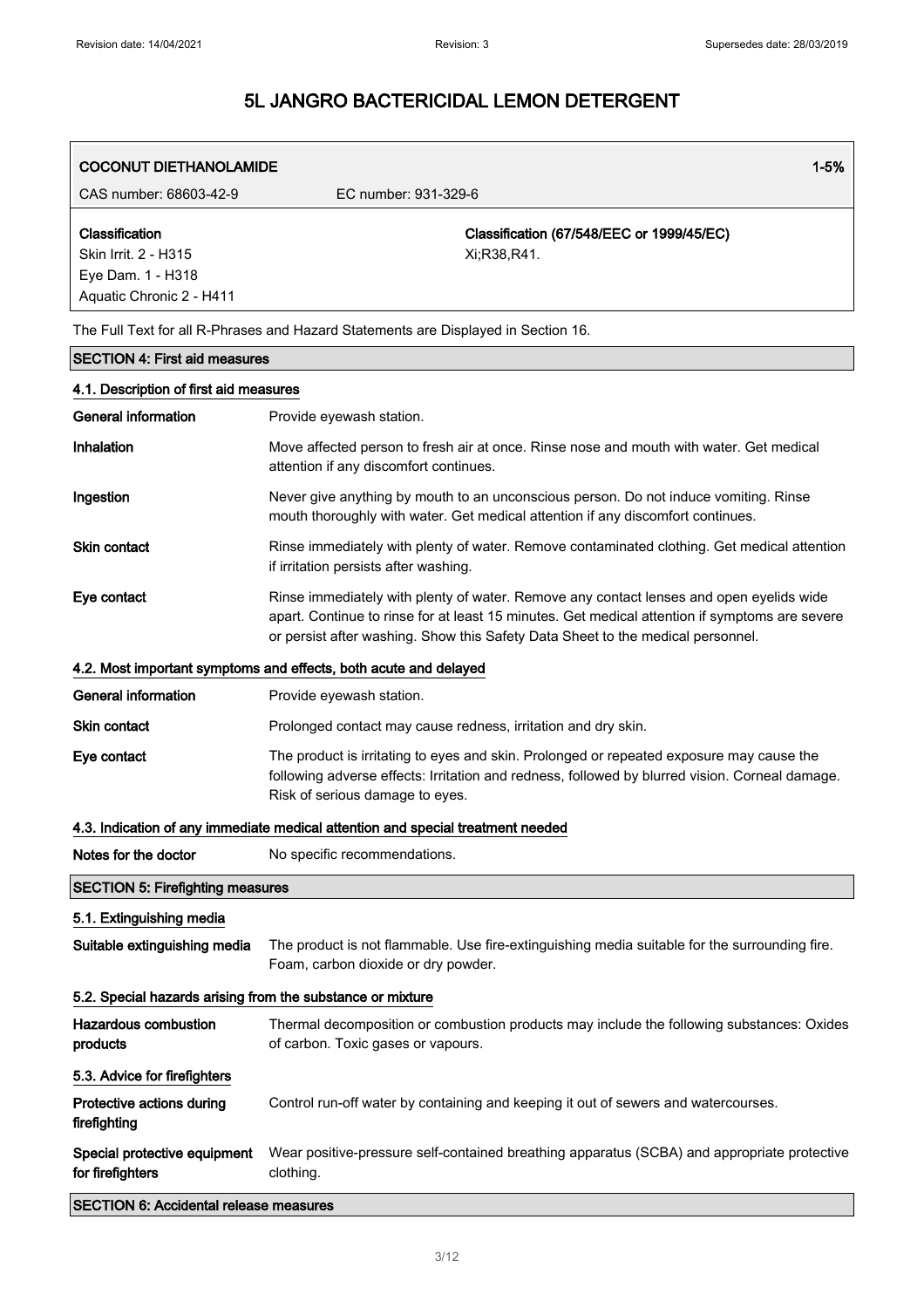|                                                           | 6.1. Personal precautions, protective equipment and emergency procedures                                                                                                                                                                                                                                                                                                       |
|-----------------------------------------------------------|--------------------------------------------------------------------------------------------------------------------------------------------------------------------------------------------------------------------------------------------------------------------------------------------------------------------------------------------------------------------------------|
| <b>Personal precautions</b>                               | For personal protection, see Section 8. Treat the spilled material according to the instructions<br>in the clean-up section. Take care as floors and other surfaces may become slippery.                                                                                                                                                                                       |
| 6.2. Environmental precautions                            |                                                                                                                                                                                                                                                                                                                                                                                |
| <b>Environmental precautions</b>                          | Collect and dispose of spillage as indicated in Section 13. Do not discharge into drains or<br>watercourses or onto the ground.                                                                                                                                                                                                                                                |
| 6.3. Methods and material for containment and cleaning up |                                                                                                                                                                                                                                                                                                                                                                                |
| Methods for cleaning up                                   | Stop leak if safe to do so. Absorb in vermiculite, dry sand or earth and place into containers.<br>Flush contaminated area with plenty of water. Avoid the spillage or runoff entering drains,<br>sewers or watercourses.                                                                                                                                                      |
| 6.4. Reference to other sections                          |                                                                                                                                                                                                                                                                                                                                                                                |
| Reference to other sections                               | For personal protection, see Section 8. See Section 11 for additional information on health<br>hazards. For waste disposal, see Section 13.                                                                                                                                                                                                                                    |
| <b>SECTION 7: Handling and storage</b>                    |                                                                                                                                                                                                                                                                                                                                                                                |
| 7.1. Precautions for safe handling                        |                                                                                                                                                                                                                                                                                                                                                                                |
| <b>Usage precautions</b>                                  | Provide adequate ventilation. Avoid spilling. Avoid contact with skin and eyes. Wear protective<br>clothing as described in Section 8 of this safety data sheet. Avoid breathing vapour/spray. Do<br>not mix with other household chemical products. Do not mix with acid.                                                                                                     |
| Advice on general<br>occupational hygiene                 | Good personal hygiene procedures should be implemented. Do not eat, drink or smoke when<br>using this product. Wash skin thoroughly after handling. Take off contaminated clothing and<br>wash it before reuse. Use appropriate hand lotion to prevent defatting and cracking of skin.                                                                                         |
|                                                           | 7.2. Conditions for safe storage, including any incompatibilities                                                                                                                                                                                                                                                                                                              |
| <b>Storage precautions</b>                                | Store in tightly-closed, original container in a dry, cool and well-ventilated place. Store at room<br>temperature. Keep out of the reach of children. Keep away from heat, hot surfaces, sparks,<br>open flames and other ignition sources. No smoking.                                                                                                                       |
| 7.3. Specific end use(s)                                  |                                                                                                                                                                                                                                                                                                                                                                                |
| Specific end use(s)                                       | The identified uses for this product are detailed in Section 1.2.                                                                                                                                                                                                                                                                                                              |
| <b>SECTION 8: Exposure controls/Personal protection</b>   |                                                                                                                                                                                                                                                                                                                                                                                |
| 8.1. Control parameters                                   |                                                                                                                                                                                                                                                                                                                                                                                |
| Ingredient comments                                       | No exposure limits known for ingredient(s).                                                                                                                                                                                                                                                                                                                                    |
|                                                           | ALCOHOLS, C12-14, ETHOXYLATED (CAS: 68439-50-9)                                                                                                                                                                                                                                                                                                                                |
| <b>DNEL</b>                                               | Workers - Inhalation; Long term systemic effects: 294 mg/m <sup>3</sup><br>Workers - Dermal; Long term systemic effects: 2080 mg/kg/day<br>General population - Inhalation; Long term systemic effects: 87 mg/m <sup>3</sup><br>General population - Dermal; Long term systemic effects: 1250 mg/kg/day<br>General population - Oral; Long term systemic effects: 25 mg/kg/day |
| <b>PNEC</b>                                               | - Fresh water; 0.0437 mg/l<br>- Intermittent release; 0.004 mg/l<br>- STP; 10 mg/l<br>- Sediment (Freshwater); 31 mg/kg<br>- Sediment (Marinewater); 31 mg/kg<br>- Soil; 1 mg/kg                                                                                                                                                                                               |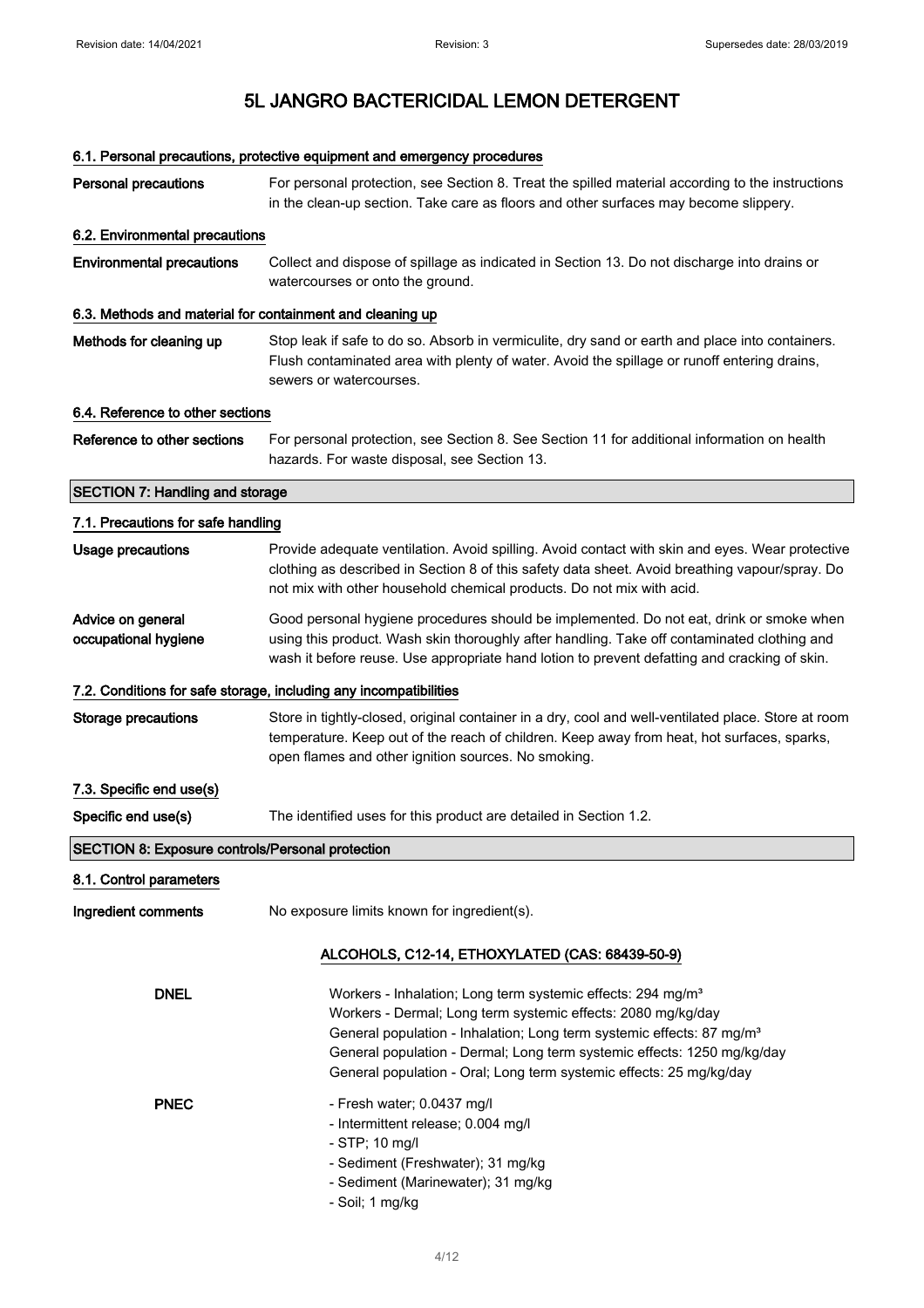### COCONUT DIETHANOLAMIDE (CAS: 68603-42-9)

| <b>DNEL</b>                         | Workers - Inhalation; Long term systemic effects: 73.4 mg/m <sup>3</sup><br>Workers - Dermal; Long term systemic effects: 4.16 mg/kg/day<br>Workers - Dermal; Long term local effects: 0.0936 mg/cm <sup>2</sup><br>General population - Inhalation; Long term systemic effects: 21.73 mg/m <sup>3</sup><br>General population - Dermal; Long term systemic effects: 2.5 mg/kg/day<br>General population - Dermal; Long term local effects: 0.0562 mg/cm <sup>2</sup><br>General population - Oral; Long term systemic effects: 6.25 mg/kg/day |
|-------------------------------------|------------------------------------------------------------------------------------------------------------------------------------------------------------------------------------------------------------------------------------------------------------------------------------------------------------------------------------------------------------------------------------------------------------------------------------------------------------------------------------------------------------------------------------------------|
| <b>PNEC</b>                         | - Fresh water; 0.007 mg/l<br>- marine water; 0.001 mg/l<br>- STP; 830 mg/l<br>- Sediment (Freshwater); 0.195 mg/kg<br>- Sediment (Marinewater); 0.019 mg/kg<br>- Soil; 0.035                                                                                                                                                                                                                                                                                                                                                                   |
|                                     | DIETHANOLAMINE (CAS: 111-42-2)                                                                                                                                                                                                                                                                                                                                                                                                                                                                                                                 |
| <b>DNEL</b>                         | Workers - Inhalation; Long term local effects: 1 mg/m <sup>3</sup><br>Workers - Dermal; Long term systemic effects: 0.13 mg/cm <sup>2</sup><br>General population - Inhalation; Long term local effects: 0.25 mg/m <sup>3</sup><br>General population - Dermal; Long term systemic effects: 0.07 mg/kg/day<br>General population - Oral; Long term systemic effects: 0.06 mg/kg/day                                                                                                                                                            |
| <b>PNEC</b>                         | - Fresh water; 0.02 mg/l<br>- marine water; 0.002 mg/l<br>- STP; 100 mg/l<br>- Sediment (Freshwater); 0.092 mg/kg<br>- Sediment (Marinewater); 0.009 mg/kg<br>- Soil; 0.007 mg/kg                                                                                                                                                                                                                                                                                                                                                              |
| 8.2. Exposure controls              |                                                                                                                                                                                                                                                                                                                                                                                                                                                                                                                                                |
| Protective equipment                |                                                                                                                                                                                                                                                                                                                                                                                                                                                                                                                                                |
| Appropriate engineering<br>controls | Provide adequate ventilation.                                                                                                                                                                                                                                                                                                                                                                                                                                                                                                                  |
| Eye/face protection                 | Eyewear complying with an approved standard should be worn if a risk assessment indicates<br>eye contact is possible. Unless the assessment indicates a higher degree of protection is<br>required, the following protection should be worn: Tight-fitting safety glasses. Personal<br>protective equipment for eye and face protection should comply with European Standard<br>EN166.                                                                                                                                                         |
| Hand protection                     | Chemical-resistant, impervious gloves complying with an approved standard should be worn if<br>a risk assessment indicates skin contact is possible. It is recommended that gloves are made<br>of the following material: Polyvinyl chloride (PVC). Rubber (natural, latex). Neoprene. Nitrile<br>rubber. Polyethylene. To protect hands from chemicals, gloves should comply with European<br>Standard EN374.                                                                                                                                 |
| Other skin and body<br>protection   | Wear appropriate clothing to prevent repeated or prolonged skin contact. Use appropriate<br>hand lotion to prevent defatting and cracking of skin.                                                                                                                                                                                                                                                                                                                                                                                             |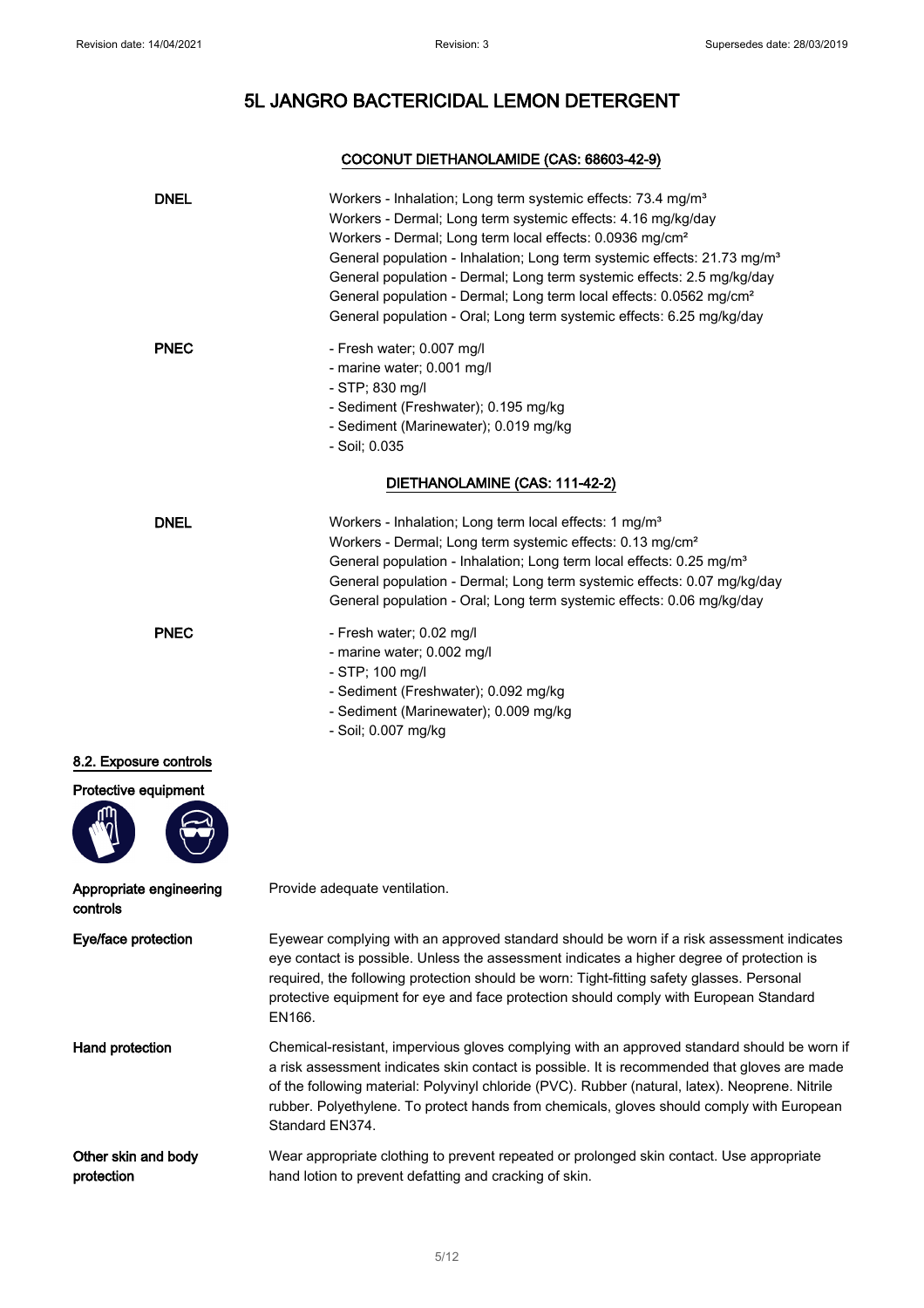| Hygiene measures                          | When using do not eat, drink or smoke. Good personal hygiene procedures should be<br>implemented. Wash hands and any other contaminated areas of the body with soap and<br>water before leaving the work site. Use appropriate skin cream to prevent drying of skin. |
|-------------------------------------------|----------------------------------------------------------------------------------------------------------------------------------------------------------------------------------------------------------------------------------------------------------------------|
| Respiratory protection                    | Respiratory protection not required.                                                                                                                                                                                                                                 |
| <b>Environmental exposure</b><br>controls | Avoid releasing into the environment.                                                                                                                                                                                                                                |

### SECTION 9: Physical and chemical properties

| 9.1. Information on basic physical and chemical properties |                                                                                                                     |
|------------------------------------------------------------|---------------------------------------------------------------------------------------------------------------------|
| Appearance                                                 | Liquid.                                                                                                             |
| Colour                                                     | Blue.                                                                                                               |
| Odour                                                      | Mild.                                                                                                               |
| pН                                                         | pH (concentrated solution): 7.5 typically                                                                           |
| <b>Relative density</b>                                    | 1.010 typically @ 20°C                                                                                              |
| Solubility(ies)                                            | Soluble in water.                                                                                                   |
| <b>Explosive under the influence</b><br>of a flame         | Not considered to be explosive.                                                                                     |
| Comments                                                   | Information given is applicable to the product as supplied.                                                         |
| 9.2. Other information                                     |                                                                                                                     |
| Other information                                          | Not relevant.                                                                                                       |
| <b>SECTION 10: Stability and reactivity</b>                |                                                                                                                     |
| 10.1. Reactivity                                           |                                                                                                                     |
| Reactivity                                                 | There are no known reactivity hazards associated with this product.                                                 |
| 10.2. Chemical stability                                   |                                                                                                                     |
| <b>Stability</b>                                           | Stable at normal ambient temperatures.                                                                              |
| 10.3. Possibility of hazardous reactions                   |                                                                                                                     |
| Possibility of hazardous<br>reactions                      | Not applicable.                                                                                                     |
| 10.4. Conditions to avoid                                  |                                                                                                                     |
| Conditions to avoid                                        | Avoid exposure to high temperatures or direct sunlight.                                                             |
| 10.5. Incompatible materials                               |                                                                                                                     |
| <b>Materials to avoid</b>                                  | No specific material or group of materials is likely to react with the product to produce a<br>hazardous situation. |
| 10.6. Hazardous decomposition products                     |                                                                                                                     |
| Hazardous decomposition<br>products                        | No known hazardous decomposition products.                                                                          |
| <b>SECTION 11: Toxicological information</b>               |                                                                                                                     |
| 11.1. Information on toxicological effects                 |                                                                                                                     |

Toxicological effects Information given is based on data of the components and of similar products.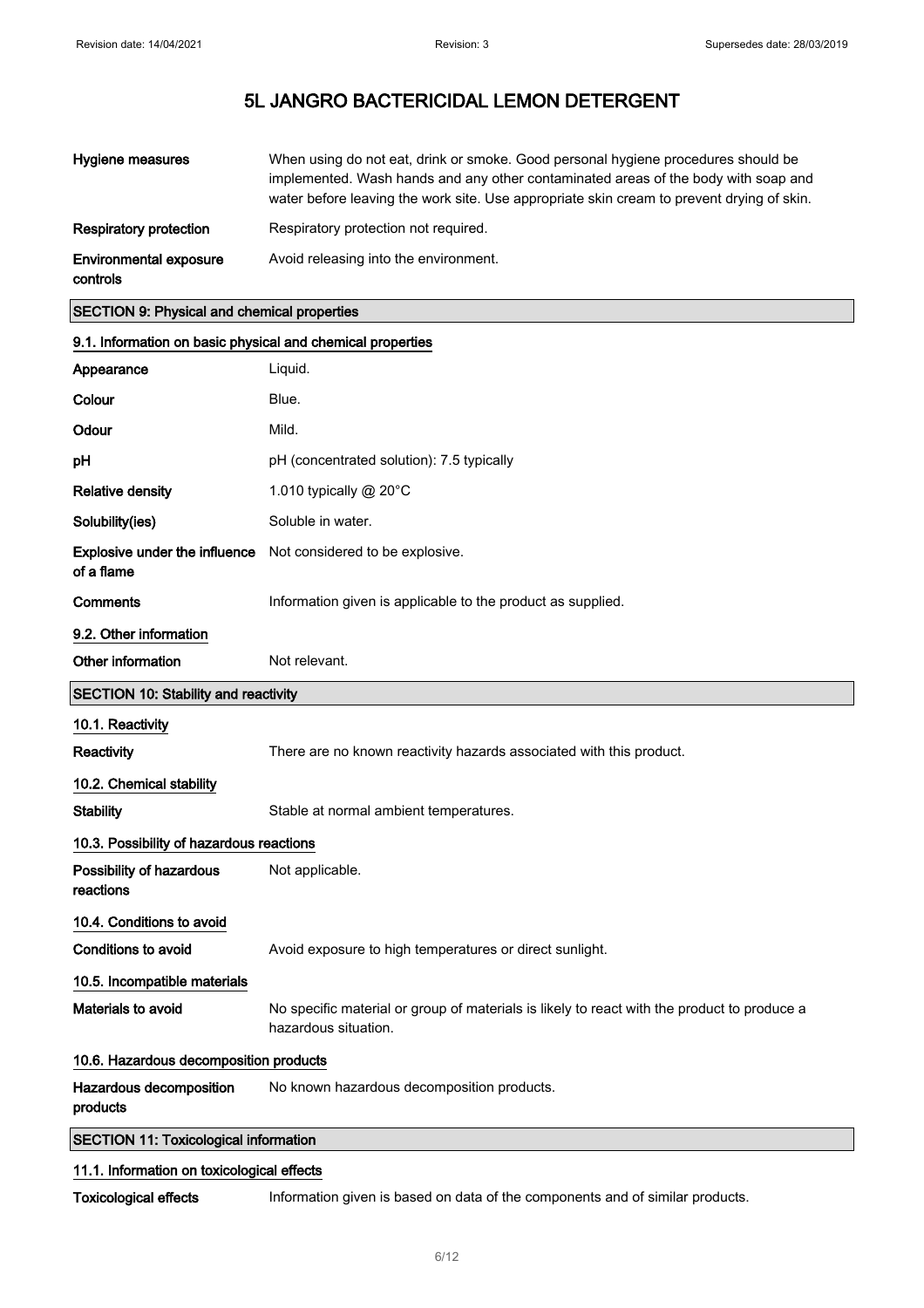| Acute toxicity - oral                                               |                                                                                                                                                                                                                             |
|---------------------------------------------------------------------|-----------------------------------------------------------------------------------------------------------------------------------------------------------------------------------------------------------------------------|
| Notes (oral LD <sub>50</sub> )                                      | Based on available data the classification criteria are not met.                                                                                                                                                            |
| ATE oral (mg/kg)                                                    | 9,937.5                                                                                                                                                                                                                     |
| Acute toxicity - dermal                                             |                                                                                                                                                                                                                             |
| Notes (dermal LD <sub>50</sub> )                                    | Based on available data the classification criteria are not met.                                                                                                                                                            |
| ATE dermal (mg/kg)                                                  | 39,000.0                                                                                                                                                                                                                    |
| Acute toxicity - inhalation<br>Notes (inhalation LC <sub>50</sub> ) | Based on available data the classification criteria are not met.                                                                                                                                                            |
| Skin corrosion/irritation<br>Skin corrosion/irritation              | Causes skin irritation. Calculation method.                                                                                                                                                                                 |
| Serious eye damage/irritation<br>Serious eye damage/irritation      | Causes serious eye damage. Calculation method.                                                                                                                                                                              |
| Respiratory sensitisation<br>Respiratory sensitisation              | Based on available data the classification criteria are not met.                                                                                                                                                            |
| <b>Skin sensitisation</b><br><b>Skin sensitisation</b>              | Based on available data the classification criteria are not met.                                                                                                                                                            |
| Germ cell mutagenicity<br>Genotoxicity - in vitro                   | Based on available data the classification criteria are not met.                                                                                                                                                            |
| Carcinogenicity<br>Carcinogenicity                                  | Based on available data the classification criteria are not met.                                                                                                                                                            |
| Reproductive toxicity<br>Reproductive toxicity - fertility          | Does not contain any substances known to be toxic to reproduction.                                                                                                                                                          |
| Specific target organ toxicity - single exposure                    |                                                                                                                                                                                                                             |
| STOT - single exposure                                              | Not classified as a specific target organ toxicant after a single exposure.                                                                                                                                                 |
| Specific target organ toxicity - repeated exposure                  |                                                                                                                                                                                                                             |
| STOT - repeated exposure                                            | Not classified as a specific target organ toxicant after repeated exposure.                                                                                                                                                 |
| <b>General information</b>                                          | This product has low toxicity.                                                                                                                                                                                              |
| Ingestion                                                           | May cause irritation. Symptoms following overexposure may include the following: Stomach<br>pain. Nausea, vomiting. Diarrhoea.                                                                                              |
| Skin contact                                                        | Skin irritation should not occur when used as recommended. Prolonged or repeated exposure<br>may cause the following adverse effects: Irritation. Redness. Dryness and/or cracking. Mild<br>dermatitis, allergic skin rash. |
| Eye contact                                                         | Irritating to eyes. May cause serious eye damage. Severe irritation, burning, tearing and<br>blurred vision. Corneal damage.                                                                                                |
| Toxicological information on ingredients.                           |                                                                                                                                                                                                                             |
|                                                                     | QUATERNARY AMMONIUM COMPOUNDS, BENZYL-C12-16-ALKYLDIMETHYL, CHLORIDES                                                                                                                                                       |

### Acute toxicity - oral

Acute toxicity oral (LD<sub>50</sub> mg/kg) 397.5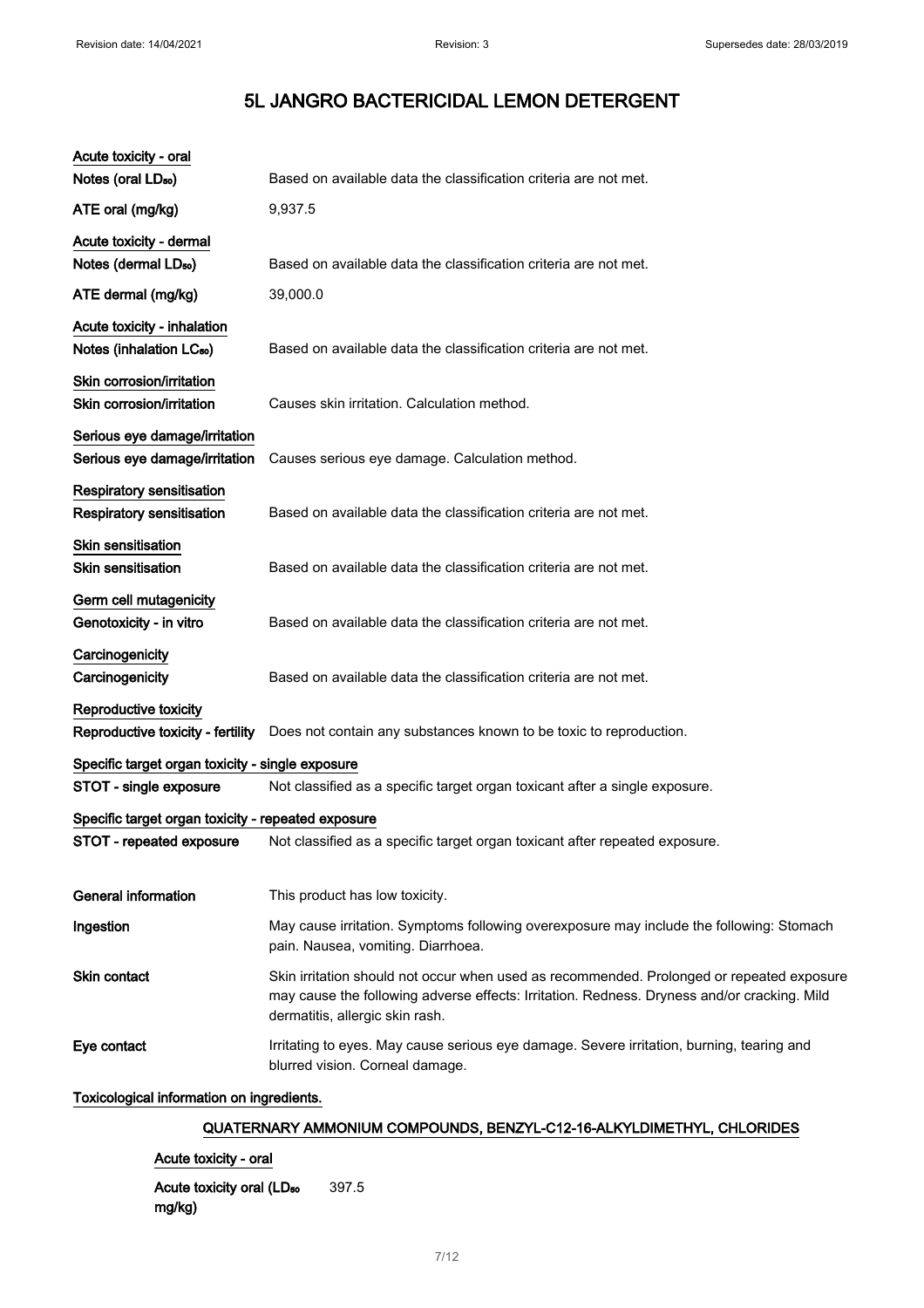| <b>Species</b>                                            | Rat                                                                                            |
|-----------------------------------------------------------|------------------------------------------------------------------------------------------------|
| ATE oral (mg/kg)                                          | 397.5                                                                                          |
| Acute toxicity - dermal                                   |                                                                                                |
| ATE dermal (mg/kg)                                        | 1,560.0                                                                                        |
|                                                           | ALCOHOLS, C12-14, ETHOXYLATED                                                                  |
| Acute toxicity - oral                                     |                                                                                                |
| Acute toxicity oral (LD <sub>50</sub><br>mg/kg)           | 2,000.1                                                                                        |
| <b>Species</b>                                            | Rat                                                                                            |
| Notes (oral LD <sub>50</sub> )                            | Based on available data the classification criteria are not met. REACH dossier<br>information. |
| ATE oral (mg/kg)                                          | 2,000.1                                                                                        |
| Acute toxicity - dermal                                   |                                                                                                |
| Acute toxicity dermal (LD <sub>50</sub> 2,000.1<br>mg/kg) |                                                                                                |
| <b>Species</b>                                            | Rat                                                                                            |
| Notes (dermal LD <sub>50</sub> )                          | Based on available data the classification criteria are not met. REACH dossier<br>information. |
| ATE dermal (mg/kg)                                        | 2,000.1                                                                                        |
| Acute toxicity - inhalation                               |                                                                                                |
| Notes (inhalation LC <sub>50</sub> )                      | Based on available data the classification criteria are not met. REACH dossier<br>information. |
| Skin corrosion/irritation                                 |                                                                                                |
| Skin corrosion/irritation                                 | Based on available data the classification criteria are not met. REACH dossier<br>information. |
| Serious eye damage/irritation                             |                                                                                                |
| Serious eye<br>damage/irritation                          | Causes serious eye damage.                                                                     |
| Respiratory sensitisation                                 |                                                                                                |
| <b>Respiratory sensitisation</b>                          | No information available.                                                                      |
| <b>Skin sensitisation</b>                                 |                                                                                                |
| <b>Skin sensitisation</b>                                 | Based on available data the classification criteria are not met. REACH dossier<br>information. |
| Germ cell mutagenicity                                    |                                                                                                |
| Genotoxicity - in vitro                                   | This substance has no evidence of mutagenic properties.                                        |
| Reproductive toxicity                                     |                                                                                                |
| Reproductive toxicity -<br>fertility                      | Based on available data the classification criteria are not met. REACH dossier<br>information. |
| Specific target organ toxicity - single exposure          |                                                                                                |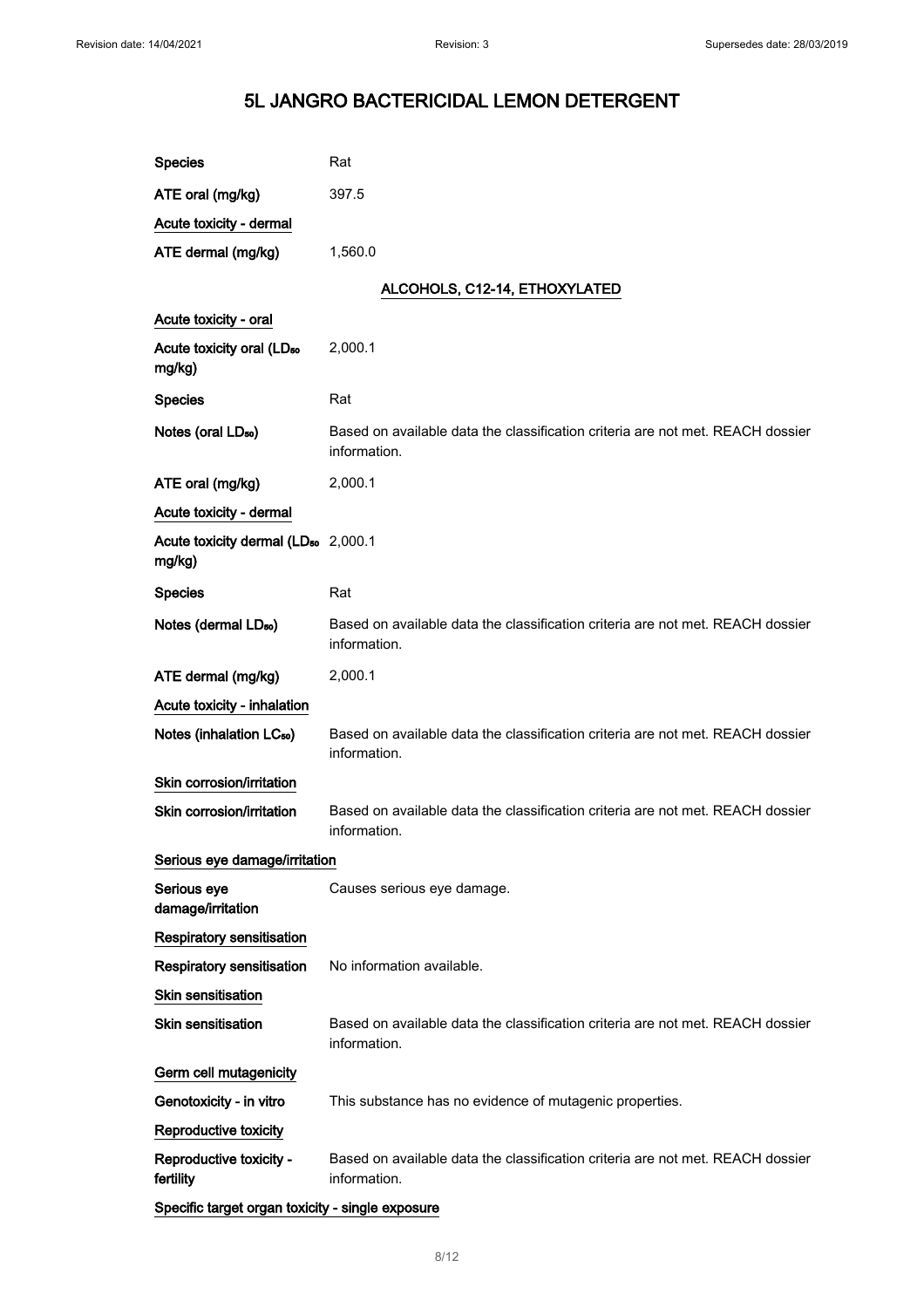STOT - single exposure Not classified as a specific target organ toxicant after a single exposure.

#### Specific target organ toxicity - repeated exposure

STOT - repeated exposure Not classified as a specific target organ toxicant after repeated exposure.

#### SECTION 12: Ecological information

Ecotoxicity There are no data on the ecotoxicity of this product. Not regarded as dangerous for the environment.

#### 12.1. Toxicity

Toxicity Not considered toxic to fish.

#### Ecological information on ingredients.

#### QUATERNARY AMMONIUM COMPOUNDS, BENZYL-C12-16-ALKYLDIMETHYL, CHLORIDES

| Acute aquatic toxicity                      |                                                                                                                                          |
|---------------------------------------------|------------------------------------------------------------------------------------------------------------------------------------------|
| $LE(C)$ 50                                  | $0.1 < L(E)C50 \le 1$                                                                                                                    |
| M factor (Acute)                            | 1                                                                                                                                        |
| Acute toxicity - fish                       | LC <sub>50</sub> , 96 hours: $0.85 - 1.2$ mg/l, Fish                                                                                     |
| Acute toxicity - aquatic<br>invertebrates   | EC <sub>50</sub> , 48 hours: 0.02 mg/l, Daphnia magna                                                                                    |
| Acute toxicity - aquatic<br>plants          | LC <sub>50</sub> , 96 hours: 0.06 mg/l, Algae                                                                                            |
|                                             | ALCOHOLS, C12-14, ETHOXYLATED                                                                                                            |
| Acute aquatic toxicity                      |                                                                                                                                          |
| $LE(C)$ 50                                  | $0.1 < L(E)C50 \le 1$                                                                                                                    |
| M factor (Acute)                            | 1                                                                                                                                        |
| Acute toxicity - fish                       | LC <sub>50</sub> , 96 hours: 0.876 mg/l, Fish<br>REACH dossier information.                                                              |
| Acute toxicity - aquatic<br>invertebrates   | EC <sub>50</sub> , 48 hours: 0.39 mg/l, Daphnia magna<br>REACH dossier information.                                                      |
| Chronic aquatic toxicity                    |                                                                                                                                          |
| life stage                                  | <b>Chronic toxicity - fish early</b> $EC_{20}$ , 30 days: 1.09 mg/l, Pimephales promelas (Fat-head Minnow)<br>REACH dossier information. |
| Chronic toxicity - aquatic<br>invertebrates | NOEC, 21 days: 0.77 mg/l, Daphnia magna                                                                                                  |

#### 12.2. Persistence and degradability

Persistence and degradability There are no data on the degradability of this product. The surfactant(s) contained in this product complies(comply) with the biodegradability criteria as laid down in Regulation (EC) No. 648/2004 on detergents. Data to support this assertion are held at the disposal of the competent authorities of the Member States and will be made available to them at their direct request, or at the request of a detergent manufacturer.

#### Ecological information on ingredients.

#### QUATERNARY AMMONIUM COMPOUNDS, BENZYL-C12-16-ALKYLDIMETHYL, CHLORIDES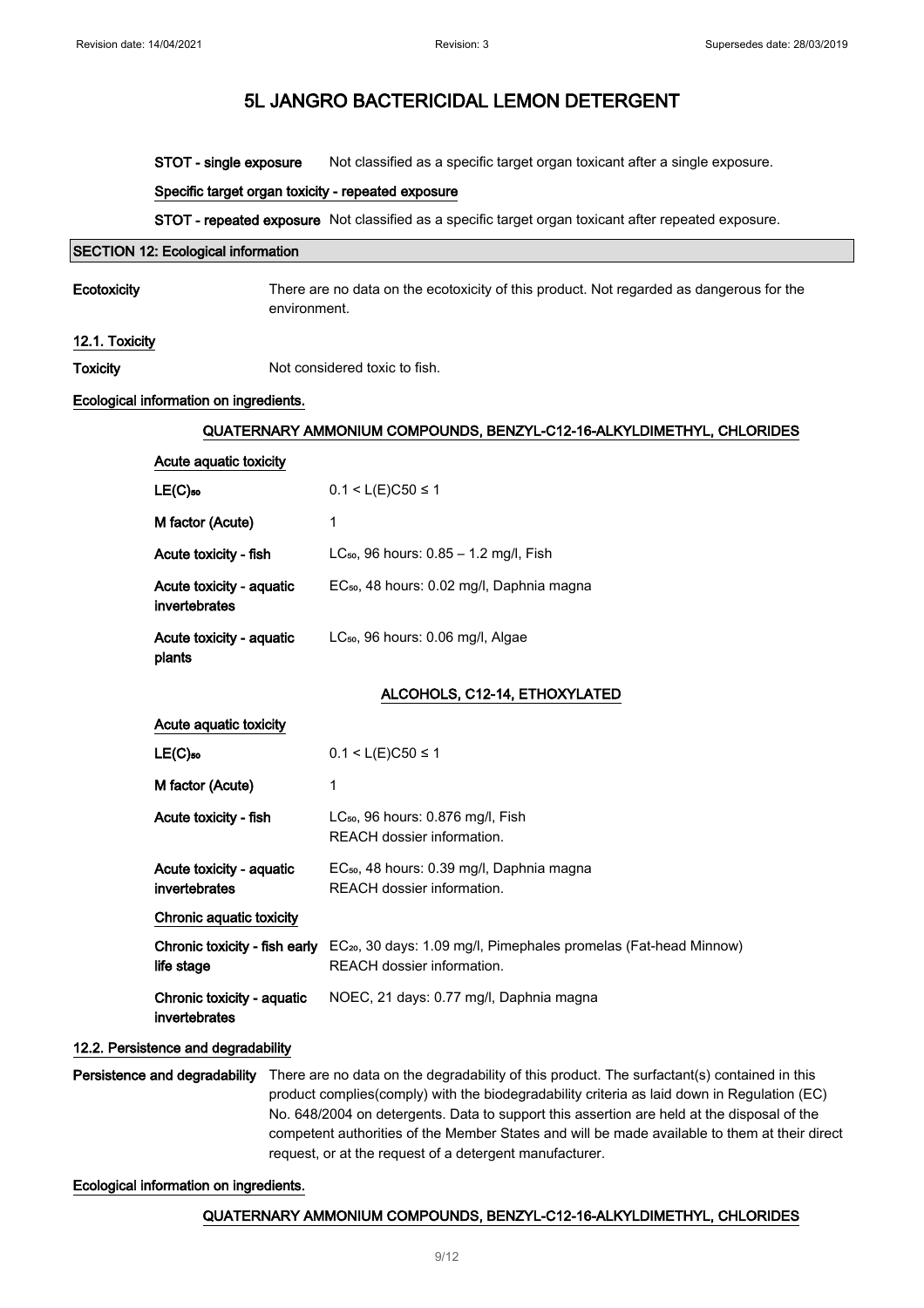| Persistence and<br>degradability           | The substance is readily biodegradable.                                                                                                                                     |
|--------------------------------------------|-----------------------------------------------------------------------------------------------------------------------------------------------------------------------------|
|                                            | ALCOHOLS, C12-14, ETHOXYLATED                                                                                                                                               |
| Biodegradation                             | The substance is readily biodegradable.<br>REACH dossier information.                                                                                                       |
| 12.3. Bioaccumulative potential            |                                                                                                                                                                             |
| <b>Bioaccumulative potential</b>           | No data available on bioaccumulation.                                                                                                                                       |
| Ecological information on ingredients.     |                                                                                                                                                                             |
|                                            | ALCOHOLS, C12-14, ETHOXYLATED                                                                                                                                               |
|                                            | Bioaccumulative potential No potential for bioaccumulation.                                                                                                                 |
| 12.4. Mobility in soil                     |                                                                                                                                                                             |
| <b>Mobility</b>                            | The product is water-soluble and may spread in water systems.                                                                                                               |
| Ecological information on ingredients.     |                                                                                                                                                                             |
|                                            | ALCOHOLS, C12-14, ETHOXYLATED                                                                                                                                               |
| Adsorption/desorption<br>coefficient       | - Log Koc: 3.7-4.5 @ °C REACH dossier information.                                                                                                                          |
| 12.5. Results of PBT and vPvB assessment   |                                                                                                                                                                             |
| Results of PBT and vPvB<br>assessment      | This product does not contain any substances classified as PBT or vPvB.                                                                                                     |
| Ecological information on ingredients.     |                                                                                                                                                                             |
|                                            | ALCOHOLS, C12-14, ETHOXYLATED                                                                                                                                               |
| Results of PBT and vPvB<br>assessment      | This substance is not classified as PBT or vPvB according to current EU criteria.                                                                                           |
| 12.6. Other adverse effects                |                                                                                                                                                                             |
| Other adverse effects                      | None known.                                                                                                                                                                 |
| <b>SECTION 13: Disposal considerations</b> |                                                                                                                                                                             |
| 13.1. Waste treatment methods              |                                                                                                                                                                             |
| <b>General information</b>                 | Do not discharge into drains or watercourses or onto the ground.                                                                                                            |
| <b>Disposal methods</b>                    | Dispose of waste to licensed waste disposal site in accordance with the requirements of the<br>local Waste Disposal Authority. Reuse or recycle products wherever possible. |
| <b>SECTION 14: Transport information</b>   |                                                                                                                                                                             |
| General                                    | The product is not covered by international regulations on the transport of dangerous goods<br>(IMDG, IATA, ADR/RID).                                                       |
| 14.1. UN number                            |                                                                                                                                                                             |

Not applicable.

14.2. UN proper shipping name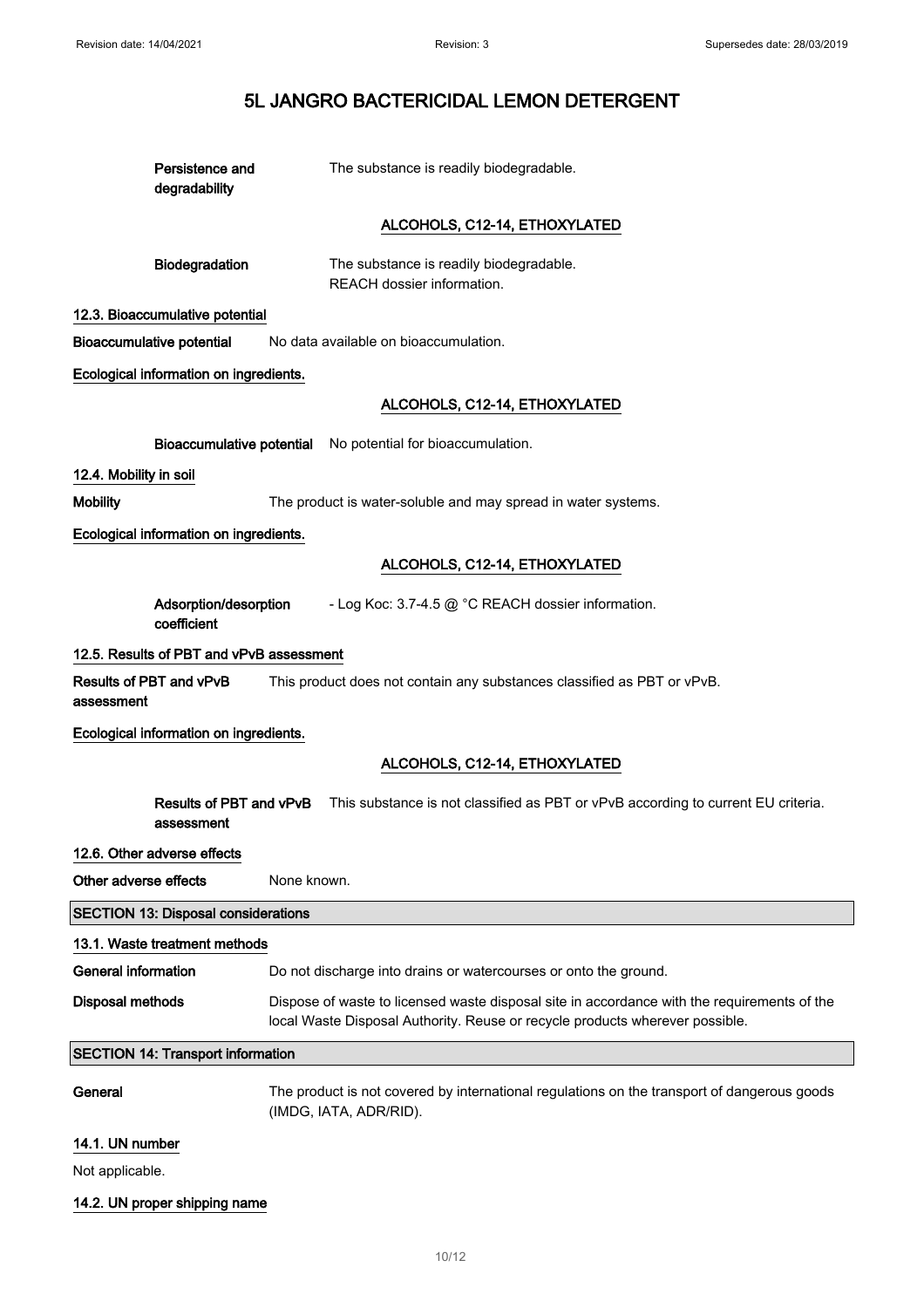Not applicable.

#### 14.3. Transport hazard class(es)

No transport warning sign required.

### 14.4. Packing group

Not applicable.

#### 14.5. Environmental hazards

Environmentally hazardous substance/marine pollutant No.

#### 14.6. Special precautions for user

Not applicable.

#### 14.7. Transport in bulk according to Annex II of MARPOL and the IBC Code

Transport in bulk according to Not applicable. Annex II of MARPOL 73/78 and the IBC Code

#### SECTION 15: Regulatory information

| <b>National regulations</b> | The Control of Substances Hazardous to Health Regulations 2002 (SI 2002 No. 2677) (as<br>amended).                                                                                                                                                                                                                                                                                                                                                                                                                                                                                                                                                                                                                                                                                                                                                                                                                                                                                                                            |
|-----------------------------|-------------------------------------------------------------------------------------------------------------------------------------------------------------------------------------------------------------------------------------------------------------------------------------------------------------------------------------------------------------------------------------------------------------------------------------------------------------------------------------------------------------------------------------------------------------------------------------------------------------------------------------------------------------------------------------------------------------------------------------------------------------------------------------------------------------------------------------------------------------------------------------------------------------------------------------------------------------------------------------------------------------------------------|
| <b>EU</b> legislation       | Regulation (EC) No 1907/2006 of the European Parliament and of the Council of 18<br>December 2006 concerning the Registration, Evaluation, Authorisation and Restriction of<br>Chemicals (REACH) (as amended).<br>Commission Regulation (EU) No 453/2010 of 20 May 2010.<br>Regulation (EC) No 1272/2008 of the European Parliament and of the Council of 16<br>December 2008 on classification, labelling and packaging of substances and mixtures (as<br>amended).<br>Commission Directive 2000/39/EC of 8 June 2000 establishing a first list of indicative<br>occupational exposure limit values in implementation of Council Directive 98/24/EC on the<br>protection of the health and safety of workers from the risks related to chemical agents at<br>work (as amended).<br>Commission Decision 2000/532/EC as amended by Decision 2001/118/EC establishing a list<br>of wastes and hazardous waste pursuant to Council Directive 75/442/EEC on waste and<br>Directive 91/689/EEC on hazardous waste with amendments. |
|                             | Commission Regulation (EU) No 2015/830 of 28 May 2015.                                                                                                                                                                                                                                                                                                                                                                                                                                                                                                                                                                                                                                                                                                                                                                                                                                                                                                                                                                        |
| Guidance                    | Workplace Exposure Limits EH40.<br>ECHA Guidance on the Application of the CLP Criteria.<br>ECHA Guidance on the compilation of safety data sheets.<br><b>COSHH Essentials.</b><br>Technical Guidance WM2: Hazardous Waste.                                                                                                                                                                                                                                                                                                                                                                                                                                                                                                                                                                                                                                                                                                                                                                                                   |

#### 15.2. Chemical safety assessment

Currently we do not have information from our suppliers about this.

#### SECTION 16: Other information